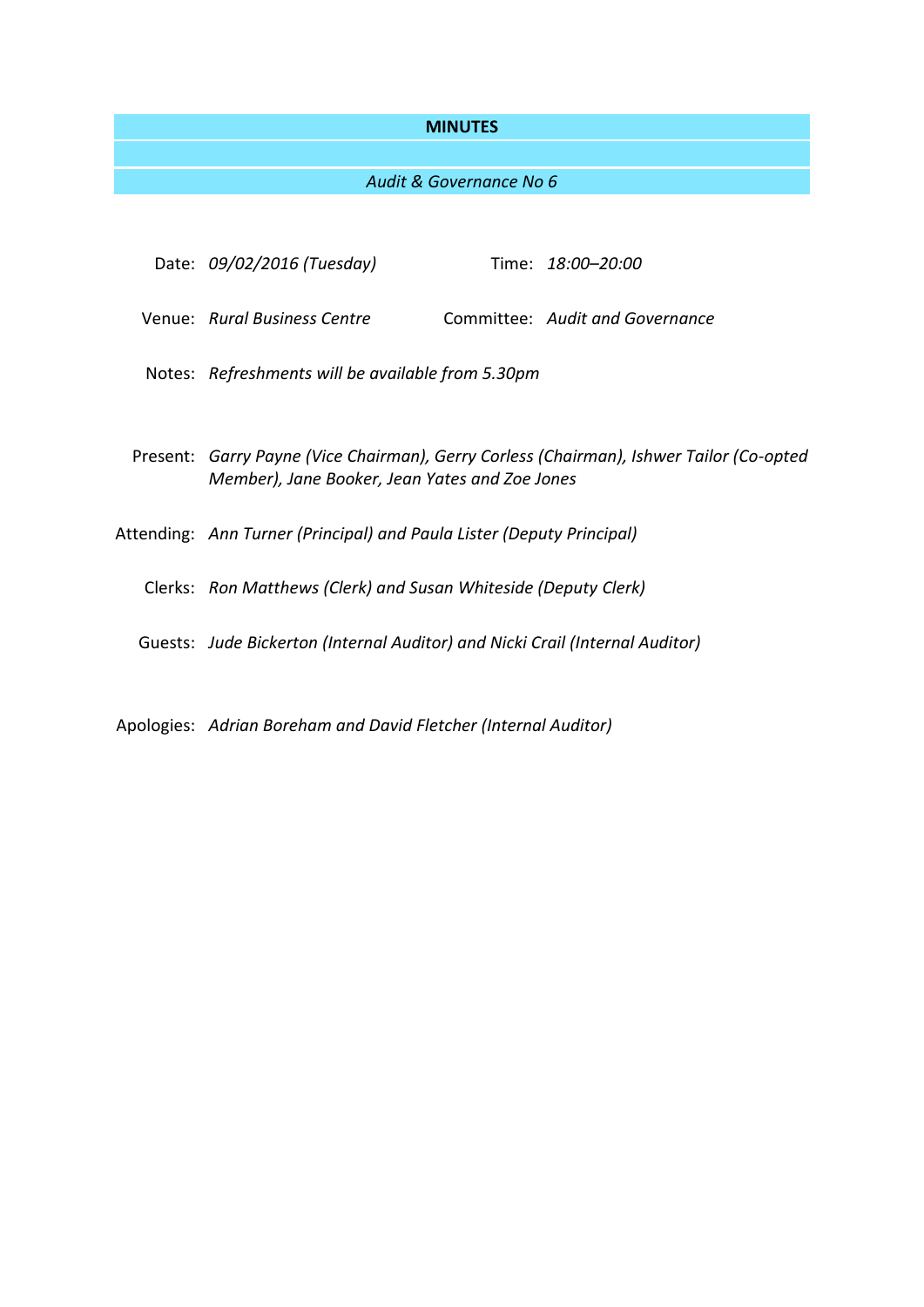# *Public* **Minutes**

Item number: Item description:

(and category)

| 01.16               | Welcome                                                                                                                                                                                                                                                                                                                                                                                                                                                   |  |  |
|---------------------|-----------------------------------------------------------------------------------------------------------------------------------------------------------------------------------------------------------------------------------------------------------------------------------------------------------------------------------------------------------------------------------------------------------------------------------------------------------|--|--|
| <b>Record</b>       | Members welcomed Jane Booker, newly appointed member of<br>Corporation serving on Audit & Governance Committee, to her first<br>meeting of the Committee.                                                                                                                                                                                                                                                                                                 |  |  |
|                     | Andrew Fletcher from RSM Internal Auditors was unable to attend this<br>meeting but had arranged for Director, Niki Crail and Manager, Jude<br>Bickerton to attend.                                                                                                                                                                                                                                                                                       |  |  |
|                     | Members were very pleased to welcome them to the College and<br>the meeting.                                                                                                                                                                                                                                                                                                                                                                              |  |  |
| 02.16               | Attendance of College Management Staff and Internal Audit<br>Representatives                                                                                                                                                                                                                                                                                                                                                                              |  |  |
| <b>Decision</b>     | Section 8.1 of the current Constitution and Terms of Reference for the<br>Audit Committee states: "The Principal or any other senior manager who<br>is responsible for the College's internal control and a representative of<br>the Internal Auditors shall normally attend meetings at the invitation of<br>the Committee, and the Committee shall have the power to invite such<br>other persons to attend meetings as may be desirable or necessary." |  |  |
|                     | Audit & Governance Committee confirmed it wished College<br>Management staff and the Internal Audit representatives attend the<br>meeting.                                                                                                                                                                                                                                                                                                                |  |  |
| 03.16               | <b>Apologies for Absence</b>                                                                                                                                                                                                                                                                                                                                                                                                                              |  |  |
| <b>Record</b>       | Apologies had been received from Adrian Boreham and David Fletcher,<br>RSM.                                                                                                                                                                                                                                                                                                                                                                               |  |  |
| 04.16               | <b>Minutes of the Previous Meeting</b>                                                                                                                                                                                                                                                                                                                                                                                                                    |  |  |
| <b>Decision</b>     | The minutes of Audit & Governance meeting number 5 held on<br>Tuesday 3 November 2015 and published on the extranet were signed<br>and agreed as a true and correct record of the meeting.                                                                                                                                                                                                                                                                |  |  |
| 05.16               | <b>Declarations of Interest</b>                                                                                                                                                                                                                                                                                                                                                                                                                           |  |  |
| <b>Record</b>       | There were no declarations of interest made in respect of the items on<br>the agenda.                                                                                                                                                                                                                                                                                                                                                                     |  |  |
| 06.16               | Internal Audit Report - 1A 1/13 (November 2015)                                                                                                                                                                                                                                                                                                                                                                                                           |  |  |
| <b>Consultation</b> | Audit Committee gave consideration to the Internal Audit Reports:                                                                                                                                                                                                                                                                                                                                                                                         |  |  |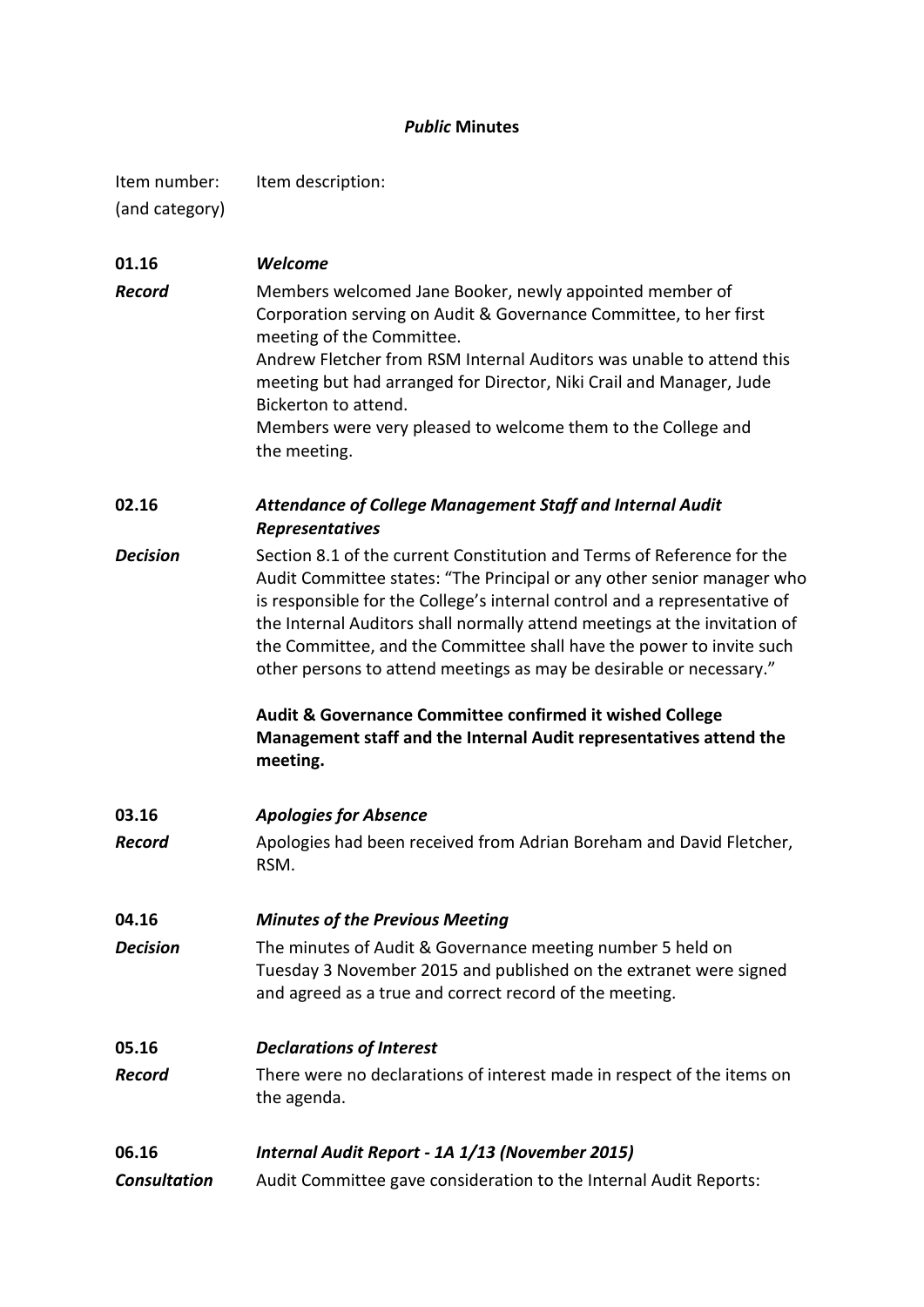# **Governance Board Effectiveness**

An Audit was undertaken in Governance to consider the effectiveness of the Board.During the audit recruitment, the skills audit, Chair appraisal, self-assessment reviews, succession planning, and reporting were examined.

Overall the findings from testing indicated an overarching control framework was in place with a high level of compliance demonstrated. No management actions were raised and areas of good practice were identified concerning access to all Board and Committee agendas, papers and minutes via the Governor Extranet and the use of Cover Sheets for Reports. Myerscough compared well when benchmarked against other Colleges.

#### **Student Code of Conduct and Accommodation**

The Audit was undertaken to assess the adequacy and application of the College's risk management systems that relate specifically to the students' compliance with the accommodation Code of Conduct and how the College ensures that it complies with statutory legislation such as health and safety.

During the audit testing was carried out relevant to the Student Code of Conduct, student advice and guidance relevant to student housing, student accommodation management (prevention of damage and repairs), health and safety compliance, student allocation criteria, and accommodation maintenance.

Overall findings from the testing confirmed an appropriately designed control framework was in place with a good level of compliance. It was recommended that service level standards in respect of the response times for the Maintenance Team actions needed to be established. One medium priority action and one low priority action were raised. Areas of good practice were identified, a clearly defined code of conduct, safeguarding / Prevent Risk assessments and evening roll call and associated reports.

Benchmarking indicated there were fewer recommendations than the average.

#### **Subcontractor Controls.**

According to SFA funding agreements lead providers subcontracting more than £100,000 of their funded provision in 2015 / 2016 were required to obtain a report from an external auditor on the arrangements in place to manage and control their subcontractors. The clause requires lead providers to supply the SFA with a certificate confirming that the provider's arrangements are satisfactory.

External Audit testing was undertaken on the controls in place for subcontracting in line with the guidance (External Assurance on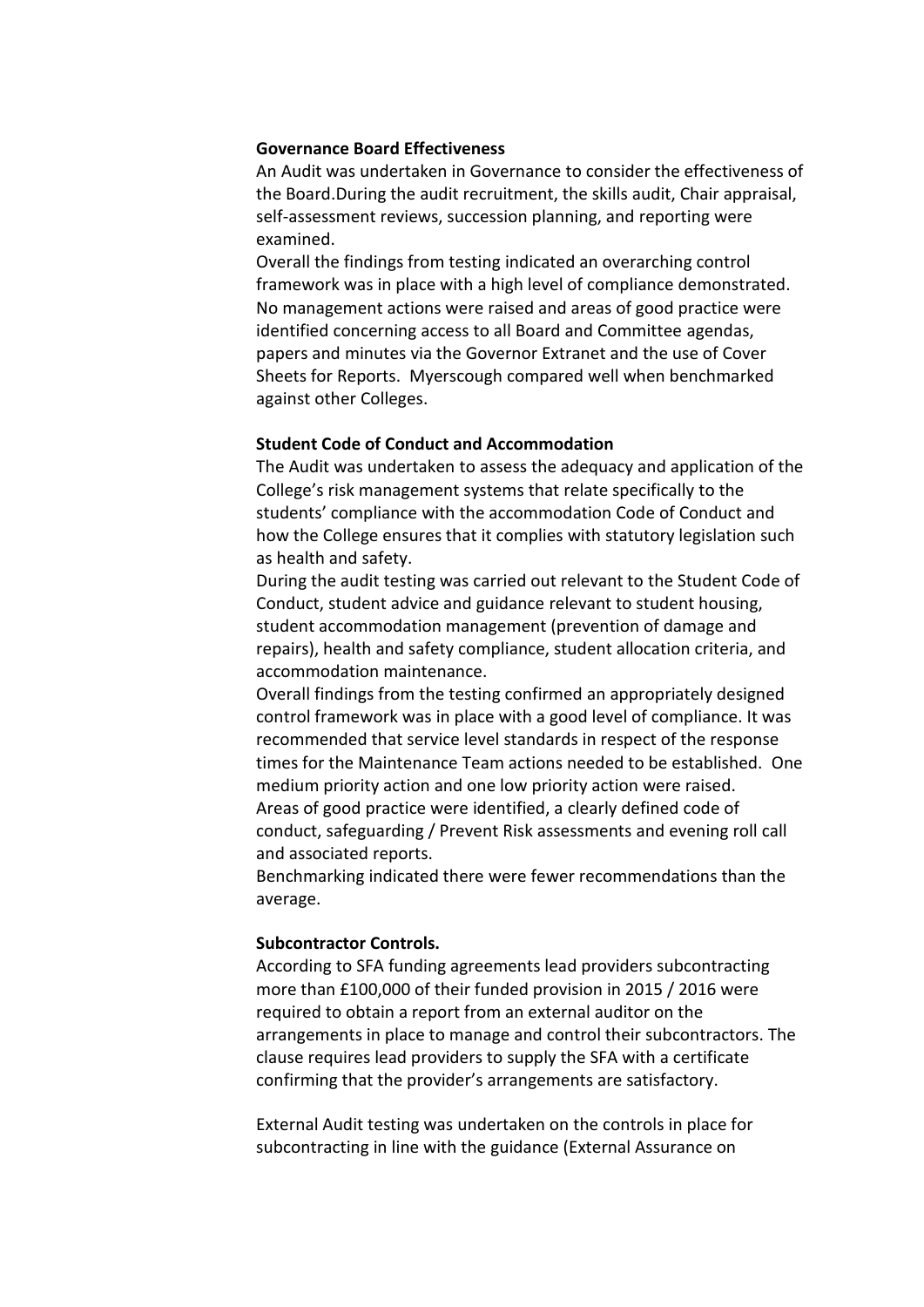Subcontracting Controls) issued by the Skills Funding Agency in September 2015.

The report confirmed that the College complied with the majority of requirements and included an action plan which listed four items to achieve full compliance.

Members ask questions concerning the four recommendations and how this compared with the sector. Management and Internal Audit responses indicated that the action plan was 'light' in comparison to others under these new requirements.

# **Resolved:**

# **That the Audit Reports be received.**

# **07.16** *Internal Audit Progress Report and Summary Report*

*Consultation* Audit Committee considered the progress made in respect of the issues raised in the internal audit reports detailed in the Progress Report and Summary Report which showed that of the 37 actions 29 were implemented, 4 were ongoing, 1 was no longer applicable and 3 were not yet due.

> Audit & Governance Committee expressed satisfaction with progress made and were pleased to note that the IT network circuit handover at the East Lancashire Centre was now complete following significant BT delays.

#### **Resolved:**

**That the Internal Audit Progress Report and Summary Report be received.**

#### **08.16** *Risk Management Summary Plan 2015 / 2016*

*Consultation* Consideration was given to the Risk Management Summary Plan 2015 / 2016 which focused on the key risks on the Risk Register and highlighted any changes.

The major concerns related to:

#### **Funding risks**

'The Impact of Government cuts' - The outcome of the Comprehensive Spending Review in Nov 15 showed that the levels of cuts anticipated was not being imposed. The EFA allocation included £561k formula protection which would reduce over time.'Failure to maintain / increase the FE Learner Responsive Funding contract' - 16-18 recruitment had not reached targets. Subcontracting activity remained at similar levels to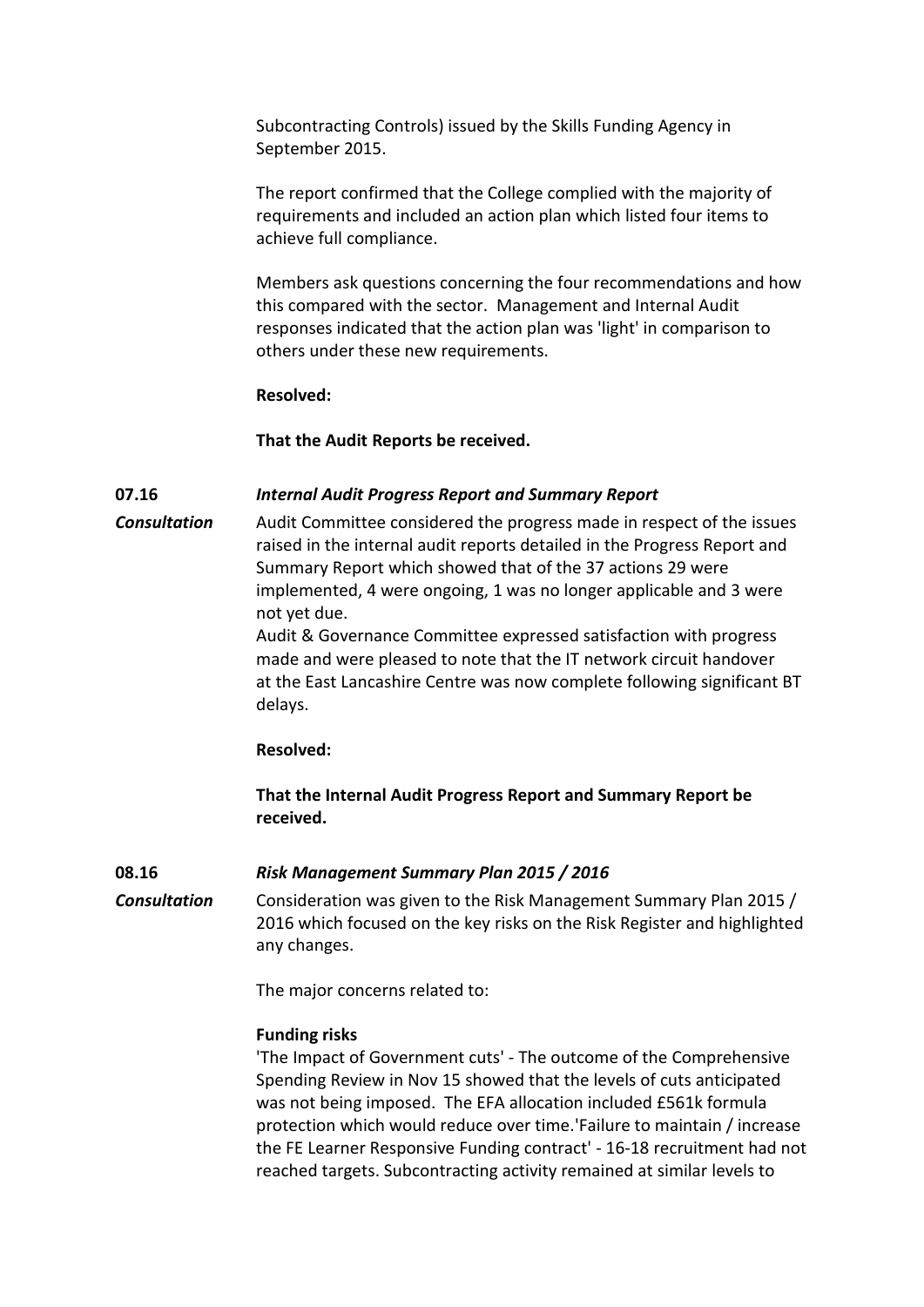previous years and recruitment activities for 2016 / 2017 were underway.

# **Cross College**

'Demand from Students with Learning Difficulties & Disabilities (Local Offer) exceeding capacity'.

Audit & Governance Committee made comment on the Cross College risk, 'Failure to Respond to Changes in Government Policy' which incorporated Area Reviews and EU procurement compliance and asked that Area Reviews be reported on as a stand alone risk in the next report. The DP Finance & Funding mentioned strategic and operational risks and indicated she intended to review the current format of the Risk Register.

For the Cross College risk, 'Severe business disruption – fire, flood, lightning strike, storm, prolonged power outage, severe widespread illness, disease etc it was confirmed that insurances were in place for natural disasters. These would be reviewed through the imminent retendering process.

# **Resolved:**

**That Audit Committee approved the Risk Management Summary Report 2015 / 2016 subject to the above recommendations.**

# **09.16** *Data Returns Report*

**Information** In compliance with the Financial Memorandum Audit Committee gave consideration to the Data Returns report noting the completion on time of the statutory data returns required by the relevant authorities.

#### **Resolved:**

#### **That the Data Returns Report be received**

# **10.16** *Subcontractors Arrangements*

*Information* Audit & Governance Committee gave consideration to the report on the current level of Subcontracting for 2015 / 2016 which was issued to the Committee as prescribed by the funding body. Monitoring of the various activities and level of activity contributes to the Board's assurance framework.

> The report provided detail of numbers enrolled, the funding value, success rates and the reasons for subcontracting the provision.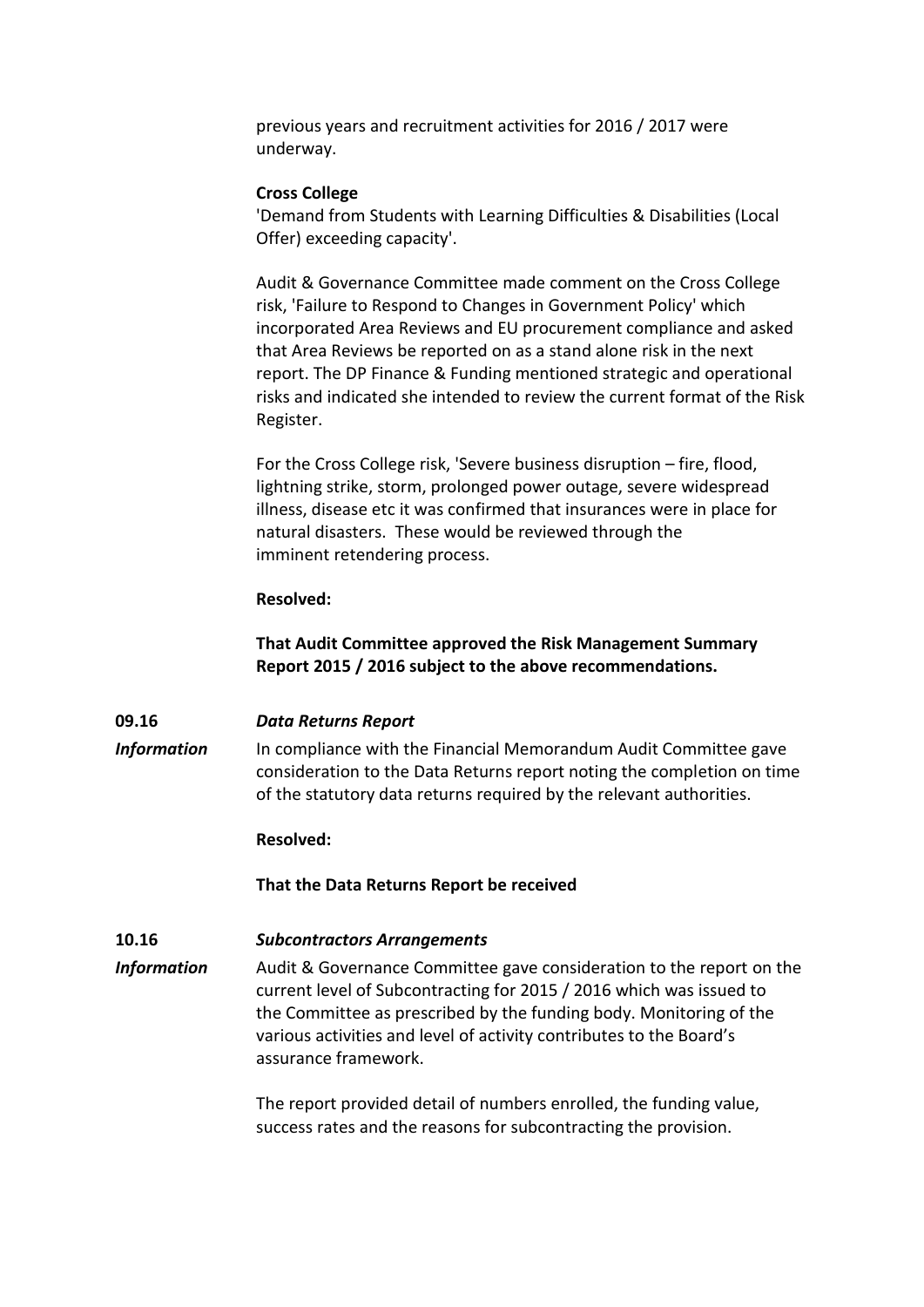Members made comment on earlier item, 6.16, the external audit report on the arrangements College has in place to manage and control it's subcontractors so that, in line with SFA requirements, a certificate is supplied to the SFA confirming lead provider arrangements are satisfactory. This new requirement applies to providers subcontracting in excess of £100k of funded provision. Members noted that the Subcontractor Policy and Procedures would be submitted to Finance & Resources Committee for approval.

# **Resolved**

**That the Subcontractors Arrangements Report 2015 / 2016 be received.** 

# **11.16** *Residential Bursary Fund*

*Information* Audit & Governance committee gave consideration to the recent unannounced audit on the Residential Bursary Fund by the Education Funding Agency Risk Analysis Division. The audit identified that there had been no errors and identified three recommendations to address some internal control weaknesses. Members noted actions had been acknowledged and procedures adapted accordingly.

# **Resolved:**

**That the Education Funding Agency Risk Analysis Division audit of the Residential Bursary Fund be received.**

# **12.16** *Farriers Registration Council Accreditation Visit*

*Information* Audit & Governance Committee gave consideration to the report of the Farriers Registration Council Accreditation Panel's visit to the College. The visit had taken place in June 2015 and had been presented to the meeting of the Farriers Registration Council (FRC) in December 2015.

Council members had endorsed the recommendation that the FRC continue to recognise Myerscough College as an approved training provider for the Advanced Apprenticeship in Farriery. Audit & Governance noted that Myerscough had compared favourably with the other 2 providers and at the organisations recent Awards Ceremony at the Honourable Artillery Company, London Myerscough trained apprentices had won all the prizes on offer.

#### **Resolved:**

**That the Farriers Registration Council Accreditation Visit Report be received.**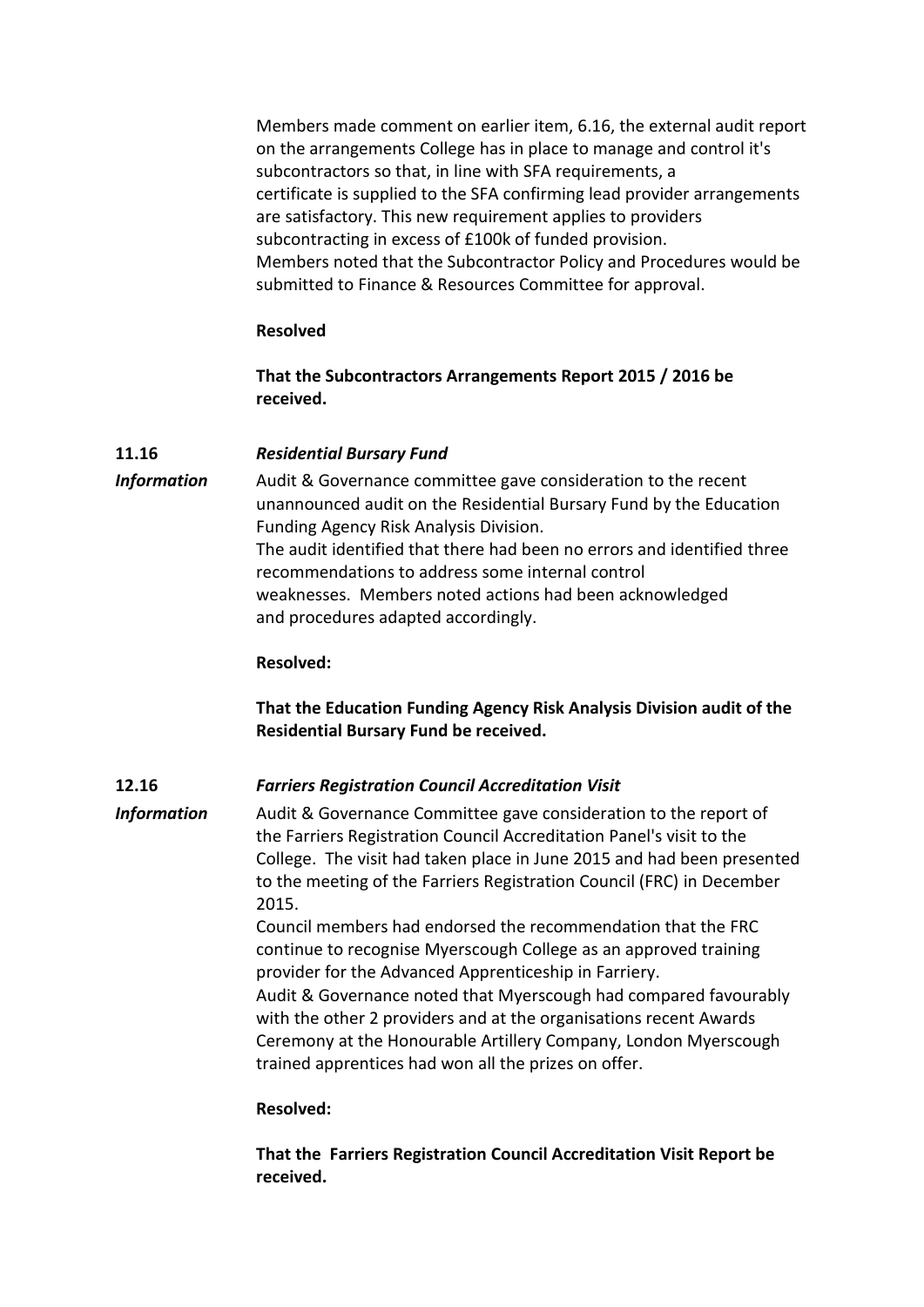# **13.16** *Corporation Vacancies and Recruitment*

**Decision** Audit & Governance Committee gave consideration to future vacancies occurring on the Corporation. Three Governors were due to retire this year, Jean Yates 30 June, Marion Nuttall 31 December, and Stephen Rigby 31 December.

> Four Governors, Ian Douglass (31 March), Ian Higginbotham (30 June), Allan Foster (30 September) and Stuart Heys (30 September) were coming to the end of a term of office, all were eligible for re-election and all had confirmed willingness to serve for a further term.

There was also a current vacancy on the Board, Finance & Resources Committee was currently operating with a vacancy.

Each Committee had capacity built into its membership for 2 co-opted Governors, should there be a need for specific expertise and as a route towards full Board membership. Currently Audit & Governance Committee had capacity to take one co-opted member and Quality & Standards Committee two.

An interview Panel was agreed comprising of Chair or Vice Chair of Corporation, Chair and Vice Chair of Audit & Governance Committee, and Audit & Governance Committee members Jane Booker and Zoe Jones.

Members noted appointment of a candidate with FE educational expertise would be desirable and help maintain a spread of skills across the Board.

# **Resolved:**

- i. **That Corporation be recommended to extend the membership of Jean Yates from 30 June 2016 to 31 July 2016, end of the academic year.**
- ii. **That Corporation be recommended to consider the reappointment of Ian Douglass, Ian Higginbotham, Allan Foster and Stuart Heys for further four year terms of office.**
- iii. **That the interview Panel be agreed.**
- iv. **That the Clerk access social media channels, LinkedIn and relevant organisations to publicise the vacancies**

# **14.16** *Corporation Quality Improvement Plan (QIP) 2015 / 2016*

# *Consultation* Audit & Governance Committee gave consideration to the updated QIP and expressed satisfaction on progress against agreed actions. Members made comment on the recent Governor Training day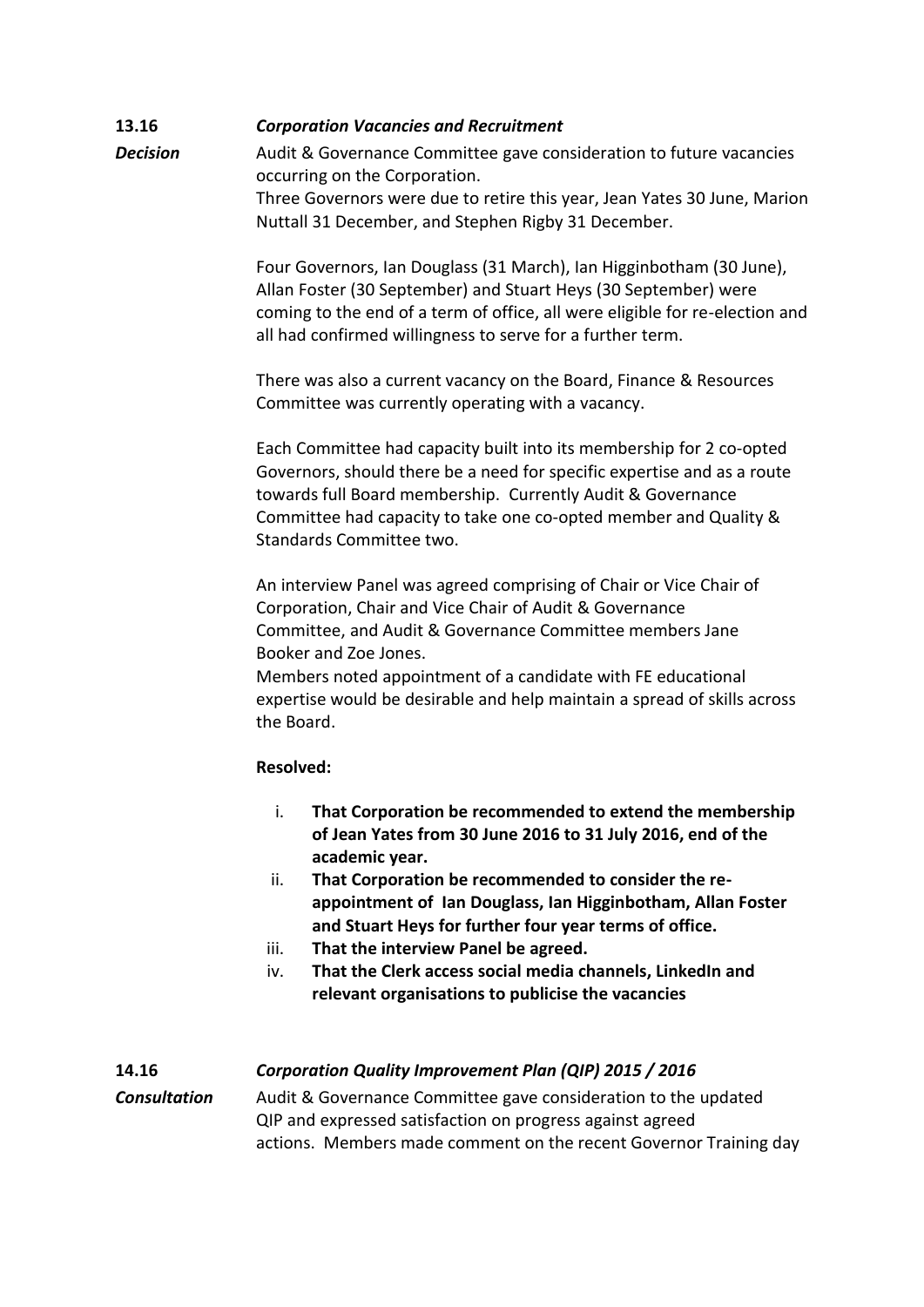and noted actions and discussions from this would be built into the QIP Action Plan.

#### **Resolved:**

**That the Corporation Quality Improvement Plan update 2015 / 2016 be received.**

**15.16** *Governor Training - Away Event Consultation* Audit & Governance Committee gave consideration to the recent Governor Away Event. The feedback summary circulated at the meeting indicated the event had been well received. Further analysis would take place and a report together with actions from the event would be circulated to Corporation at its meeting on 15 March 2016.

#### **Resolved:**

**That the Governor Training Away Event be received**

#### **16.16** *Governor Training March 2016*

*Consultation* The Clerk confirmed the next Governor Training would be a session on Health & Safety and would take place prior to the Corporation meeting on 15 March 2017.

> Governors requested a session on British Values for the July training date.

It was also suggested that the next Internal Audit Plan include a review of the Prevent Duty, that is how the College has due regard to the need to prevent people from being drawn into terrorism according to the Counter Terrorism and Security Act 2015.

#### **Resolved:**

**That the update on Governor training be received.**

# **17.16** *Financial Statements Audit Actions*

*Consultation* Audit & Governance Committee expressed satisfaction with progress on actions from the Financial Statements Audit.

#### **Resolved:**

**That the Financial Statements Audit Actions be received.**